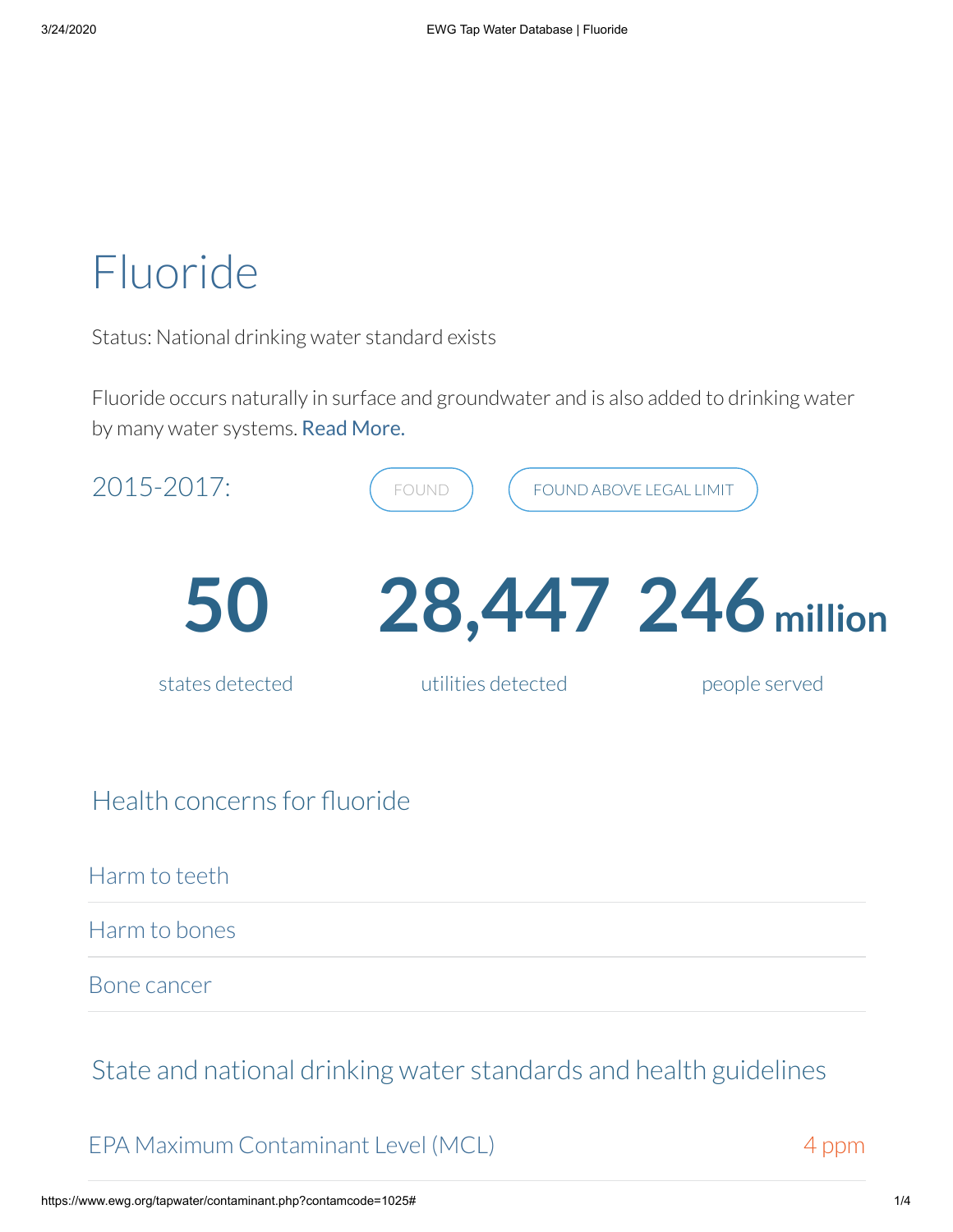ppm = parts per million

## States reporting fluoride in drinking water

#### UTILITIES WITH CONTAMINATION

| State             | Utilities | People Served |
|-------------------|-----------|---------------|
| California        | 1,797     | 38,781,257    |
| <b>Texas</b>      | 4,274     | 26,856,404    |
| Florida           | 1,378     | 18,797,997    |
| <b>Illinois</b>   | 1,498     | 10,905,362    |
| Ohio              | 937       | 9,478,735     |
| Georgia           | 1,188     | 9,262,431     |
| North<br>Carolina | 1,355     | 7,539,992     |
| Pennsylvania      | 558       | 7,314,401     |
| New York          | 796       | 6,861,852     |
| Virginia          | 757       | 6,782,929     |

### Filtering technologies that reduce fluoride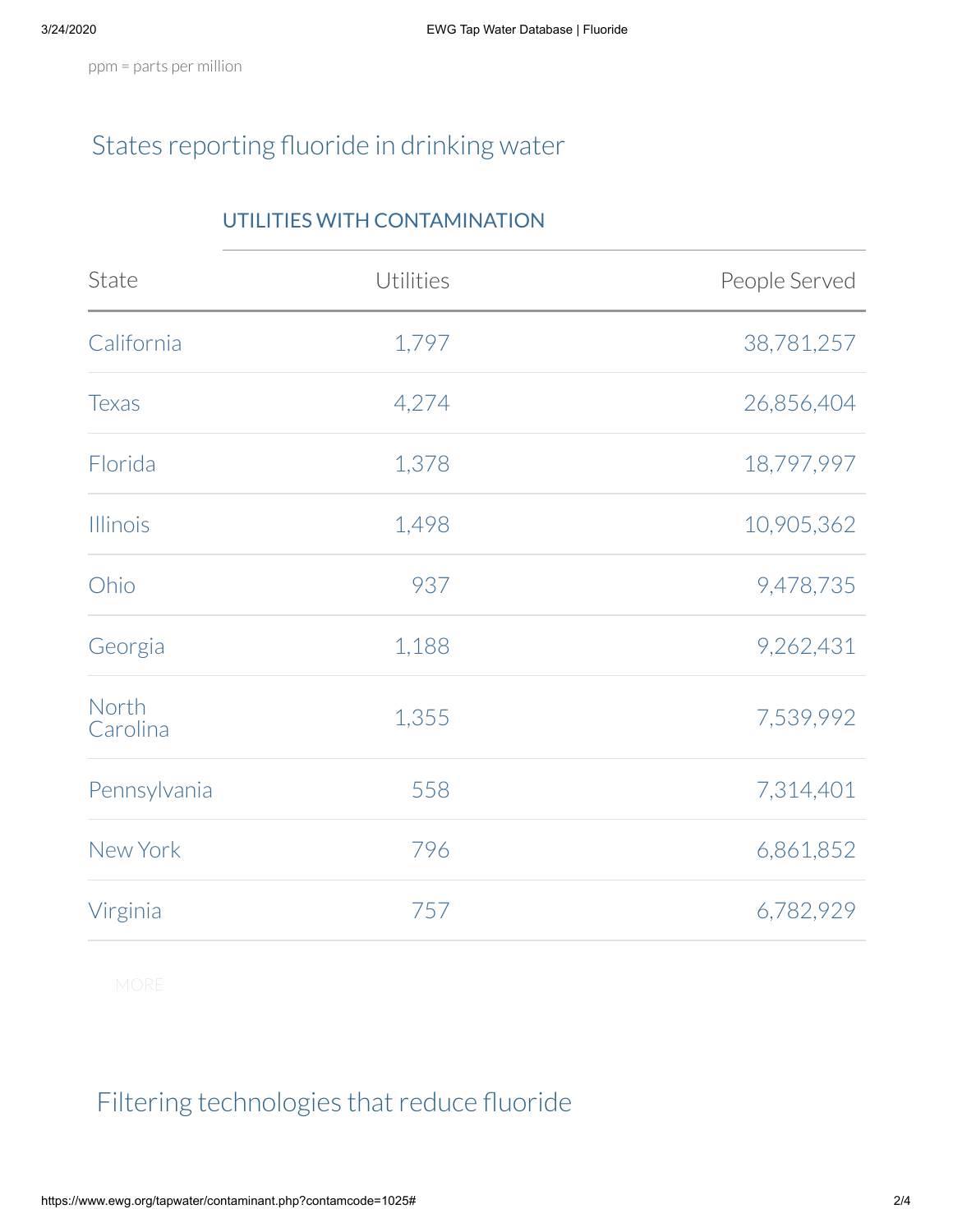

Reverse Osmosis

## Utilities with the highest amounts of fluoride, 2015-2017

| <b>LARGE UTILITIES</b><br>ALL UTILITIES                                       |                                          |                                    |             |                  |  |  |
|-------------------------------------------------------------------------------|------------------------------------------|------------------------------------|-------------|------------------|--|--|
| Utility                                                                       | Location Tests Average<br> level         |                                    |             | People<br>served |  |  |
| <b>Bremen Water Department</b>                                                | Bremen, IN                               | $2$ of<br>$\overline{\phantom{0}}$ | 13.1<br>ppm | 4,516            |  |  |
| <b>Green Ridge Mutual Domestic Water</b><br><b>Consumers Association Inc.</b> | Tijeras, NM $\frac{12 \text{ of } }{12}$ |                                    | 10.9<br>ppm | 130              |  |  |
| <b>American Realty Mortgage Company</b>                                       | Maricopa, 10 of<br>AZ.                   | 10                                 | 8.52<br>ppm | 56               |  |  |
| Csa51                                                                         | Desert<br>Center, CA                     | 1 <sub>of</sub><br>1               | 6.90<br>ppm | 350              |  |  |
| <b>City of Opdyke West</b>                                                    | Levelland, 12 of<br>TX.                  | 12                                 | 6.48<br>ppm | 273              |  |  |
| <b>Fort Jackson Mobile Estates</b>                                            | Lubbock, 3 of<br>TX.                     | 3                                  | 6.36<br>ppm | 61               |  |  |
| <b>City of Wellman</b>                                                        | Wellman, 12 of<br>TX                     | 12                                 | 6.16<br>ppm | 225              |  |  |